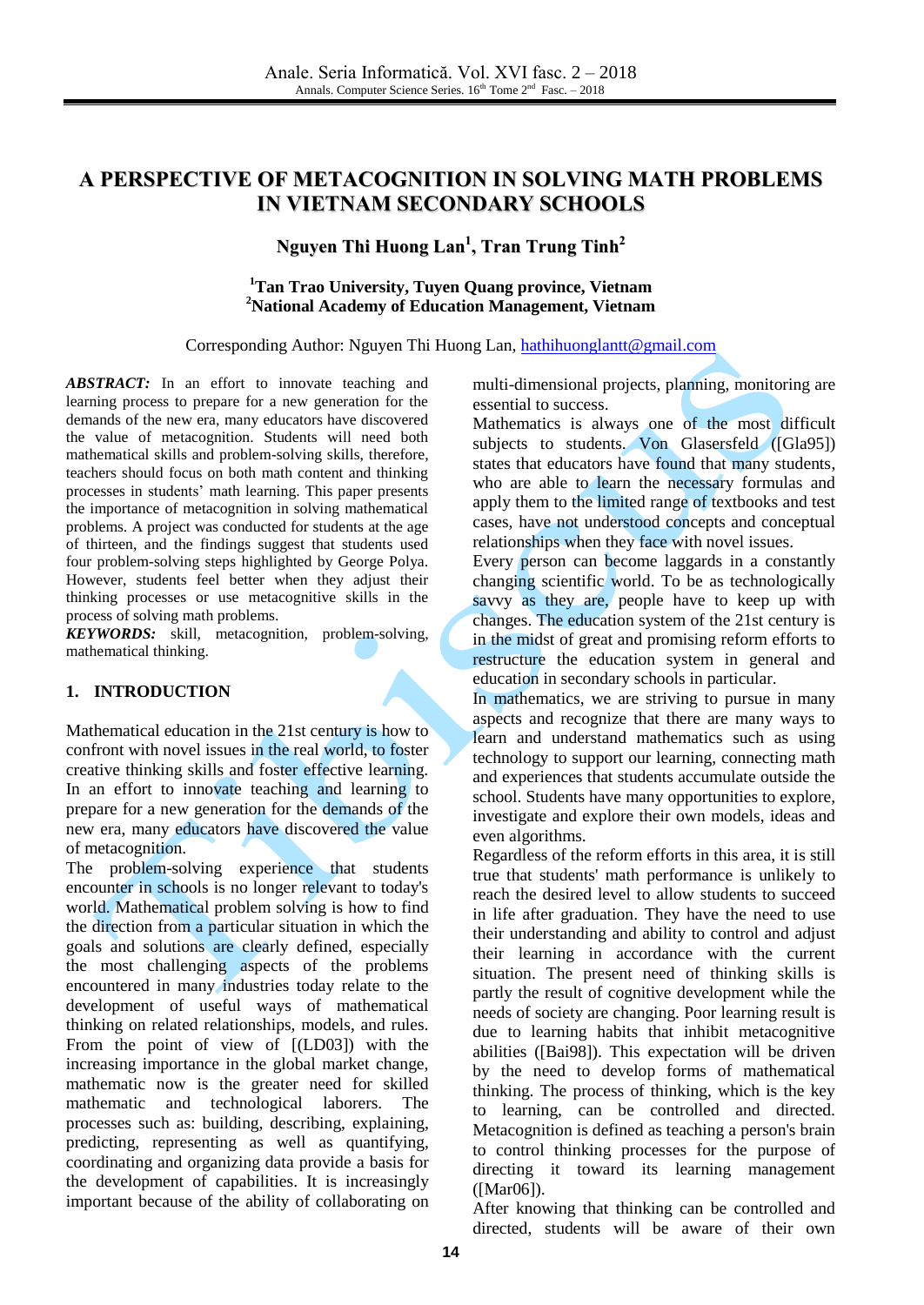thinking power, becoming purposeful learners. Schools often aim to educate students about perceptions, responsibilities, and ability to learn independently ([Bai98]). And if they are developing metacognition, they will believe that they can learn, will know how to evaluate their position in the classroom, and can see themselves as continuous learners and thinker.

Educators recognize the lack of professional metacognitive skills of students as one of the contributing factors to this problematic situation. A study was conducted to investigate the effect of metacognitive skills on problem solving ability of students. This paper sheds light on the importance of metacognition in solving math problems in Vietnam secondary schools.

### **2. OBJECTIVES OF THE STUDY**

The main focus of this study is to clarify the importance of metacognition in the context of problem solving, which is one of the foundations that helps students learn mathematics well and solve real world problems.

### **3. RESEARCH QUESTIONS**

This study aims to answer the questions

- What is the perception of metacognitive thinking and the basic function of metacognitive thinking?
- How important is metacognitive thinking in solving math problems in secondary school?

### **4. RESEARCH METHODS**

This research uses the following methods: theoretical research (analysis, synthesis, systematization, generalization, ...); Investigation, observation (designing survey forms, questionnaires, observations); Interviews with teachers and students in secondary school.

A study was conducted with one of its objectives to investigate the impact of metacognitive problem solving. An integrated approach using in this study involves the collection and analysis of qualitative and quantitative data. The researchers found that all methods had their strengths and weaknesses and the strengths of a single approach could complement other methodological weaknesses. In this study, understanding gained from quantitative analyzes has been extended and developed through qualitative analyzes.

The study was conducted with 350 students, randomly selected from 10 regional secondary schools.

The tools of this study included a set of difficult math problems solved by students in the survey to determine their ability to solve problems and a set of questions to be completed by one by one student to collect personal student data and information related to the problem solving process while answering math problems. Then, I analyze the data to determine student problem solving behavior.

### **5. DISCUSSION**

### *5.1.The perception of metacognition*

The concept of metacognition was first identified in the seventies. It seems that metacognition is the result of research on cognitive development, memory and reading. Many mathematicians have shown great interest in mathematical research and metacognition. Following are some metacognitive concepts:

Flavell ([Fla76]) defined metacognitive as the knowledge of a person involved in the process of his or her own perception and results or anything related to them. Metacognition refers to the monitoring of activities and the regulation of results and coordination of processes related to cognitive objects, usually in the services of a specific object;

According to Thorpe and Satterly ([TS90]) metacognition is often described multidimensionally and is used as a general term for a range of different levels of cognitive skills; According to ([BS15]) argued that metacognition is one of the possibilities for knowing what you know and what you do not know. It is also the ability to use your knowledge to plan a strategy for giving information, taking the necessary steps in problem solving and to reflect a person's level of thought about a special concern; Martinez ([Mar06]) stated that metacognition is defined as teaching a person's brain to control thought processes in order to control their learning. Knowing that thinking can be controlled and directed, students will be aware of their own thinking power, then they become purposeful learners.

According to Baird ([Bai98]), schools encourage students to learn about cognitive, accountable and independent learning. If they are developing metacognition, they will believe that they can learn, will know how to evaluate their position in the classroom and can see themselves as constant learners, thinkers.

It seems that metacognition is the result of research on the development of cognition, memory and reading. Many mathematical educators have shown great interest in this field as they realize that purely mathematical analysis of mathematical performance is insufficient to study the problem.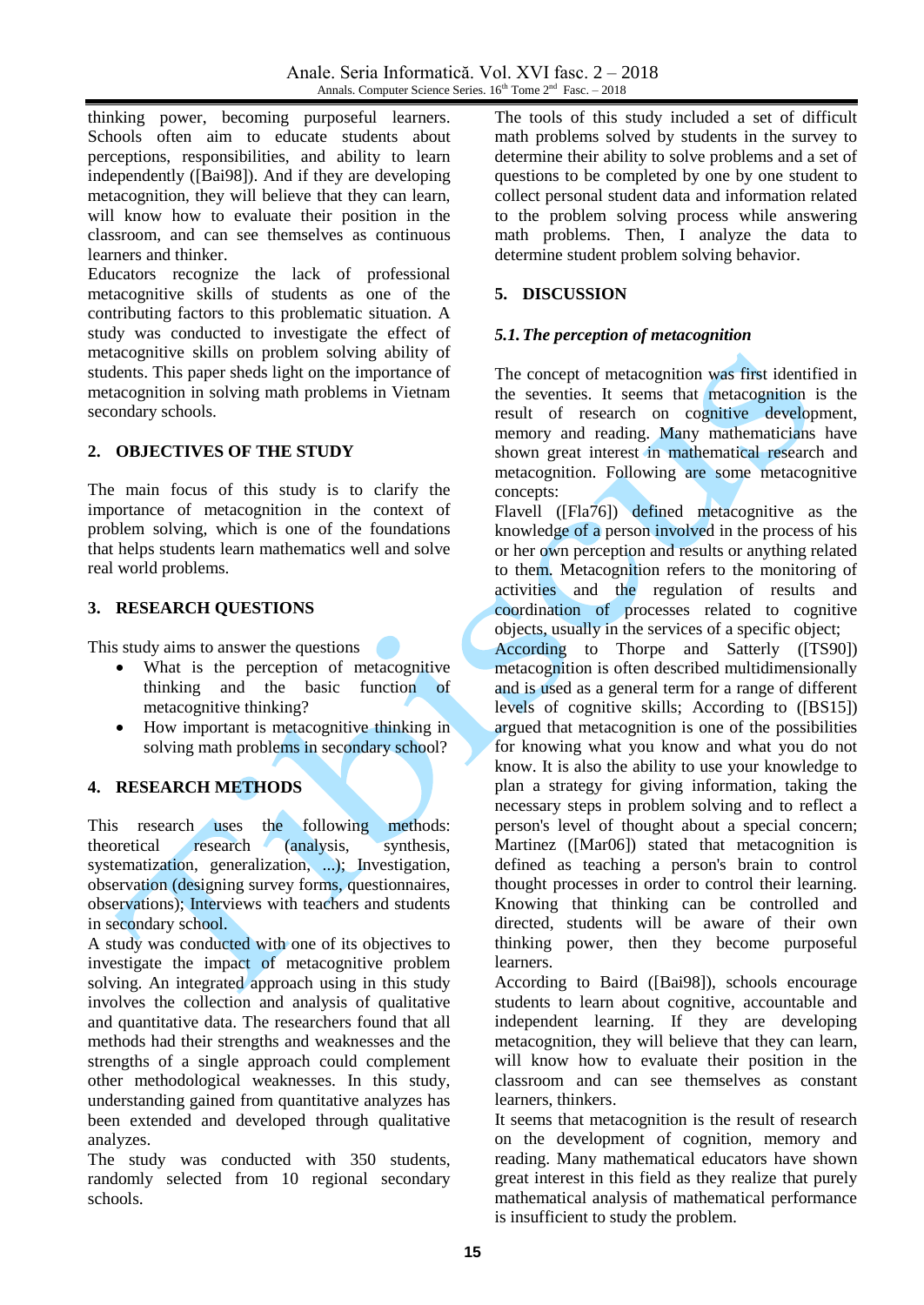Brown ([Bro87]) stated that the main concern is understanding one's perception rather than perception. He defined metacognitive as operating skills, contributes to forecasting, testing, monitoring, testing, coordinating and controlling intentional attempts to understand or solve problems on the right time and at the right place.

Schoenfeld probably gave the most comprehensive analysis of metacognition. According to Schoenfeld ([Sch87, Sch92]), metacognition mentions about our thinking and it includes three important aspects: knowledge of our thinking processes, self-control or self-regulation, trust and intuition. The point in Schoenfeld ([Sch87]) is that students should divide their time wisely between (a) understanding the problem, (b) planning, (c) making decisions, and (d) implementing decisions within the timeframe. In the process of solving the problem, they must monitor the progress of the solution. When decisions seem unsuccessful, they should try alternatives or make some adjustments.

Despite the apparent importance of metacognition in mathematical operations, it has not been systematically studied by mathematical educators. A number of problem solving models have been created, based on Polya's four-phased model, which only assumes hidden metacognitive processes. Metacognitive-related phenomena are considered to be too difficult to identify by many psychologists.

Metacognitive skills are "management activities related to problem solving" ([Bro78]). They involve planning, monitoring and evaluating the components of metacognition. It is also called 'cognitive rules' which refer to activities and actions taken by individuals to control their own perception ([CS09]). In keeping with Schoenfeld, I think metacognition is thinking about thought and operating skills, contributes to forecasting, testing, monitoring, testing, coordinating and controlling intentional attempts to understand or solve problems on the right time and at the right place. Thus, in order to learn effectively, students should divide the time wisely between (a) understanding the problem, (b) planning, (c) making decisions, and (d) implementing decisions within the timeframe. In the process of solving a problem, students should be monitored for progress. When the decision seem unsuccessful, the student should try to make a substitute or make some adjustments toward a successful problem solving.

## *5.2.Basic functions of Metacognition*

According to J. Wilson (Wil98]), metacognition has three basic functions: the awareness function, the evaluation function, and the regulation function:

- Awareness function refers to the ability of each person to understand cognitive processes, learning strategies and inherent knowledge; your selfawareness of your own cognitive ability. According to ([Far13]), the awareness function of metacognition includes: know what to know; set learning goals; review resources, learning conditions; think about what the task poses; find out how to evaluate performance; recognize the advantages and disadvantages of learning.

- Evaluation function addresses the tracking of thought processes and assessment of the strengths and weaknesses of a person's thinking in specific situations. Each person can make his or her comment about the effectiveness of thinking and the choice of strategies. Through the evaluation criteria, the learner looks at his or her learning process and knows the level of completion of the cognitive task that has been set. This function monitors the effectiveness of the plan and the used strategies. ([BL13]) has raised a number of questions that have helped the assessment process: Have I ever done the same task before? How did I accomplish that task? Why do I find it easy or difficult? What did I learn? What do I do to complete the task? How should I do it? Should I follow the same way as I did before? ...

- Regulation function occurs when individuals adjust their thinking processes. They use the skills of metacognition to control knowledge and thinking. At the same time, they reflect on their thinking and knowledge processes and make the necessary changes. ([Sch98]) introduced a question system to promote the adjustment process: What is the nature of the task? What is my job? What kind of information and strategies do I need to use? How much time will I need? Do I understand that task clearly? Do I need to change something? Have I met my goal? What have I done and have not done yet? What will I do next?...

Thus, the functions of metacognition help each individual to be aware of their perceptions, tasks, task performance, evaluation and adjustment to perform tasks more effectively.

## *5.3.Strategy for solving math problems*

Strategies in solving math problems are essential in mathematical education. It has always been a challenge for educators to teach students how to solve problems.

"Problem solving is the process by which a student arrives at a solution to a problem. Integral to this are students' thinking, planning, reasoning, and executing of the plan as they progress from the initial problem state to the fulfillment of their goal" ([Wil00, Del11]).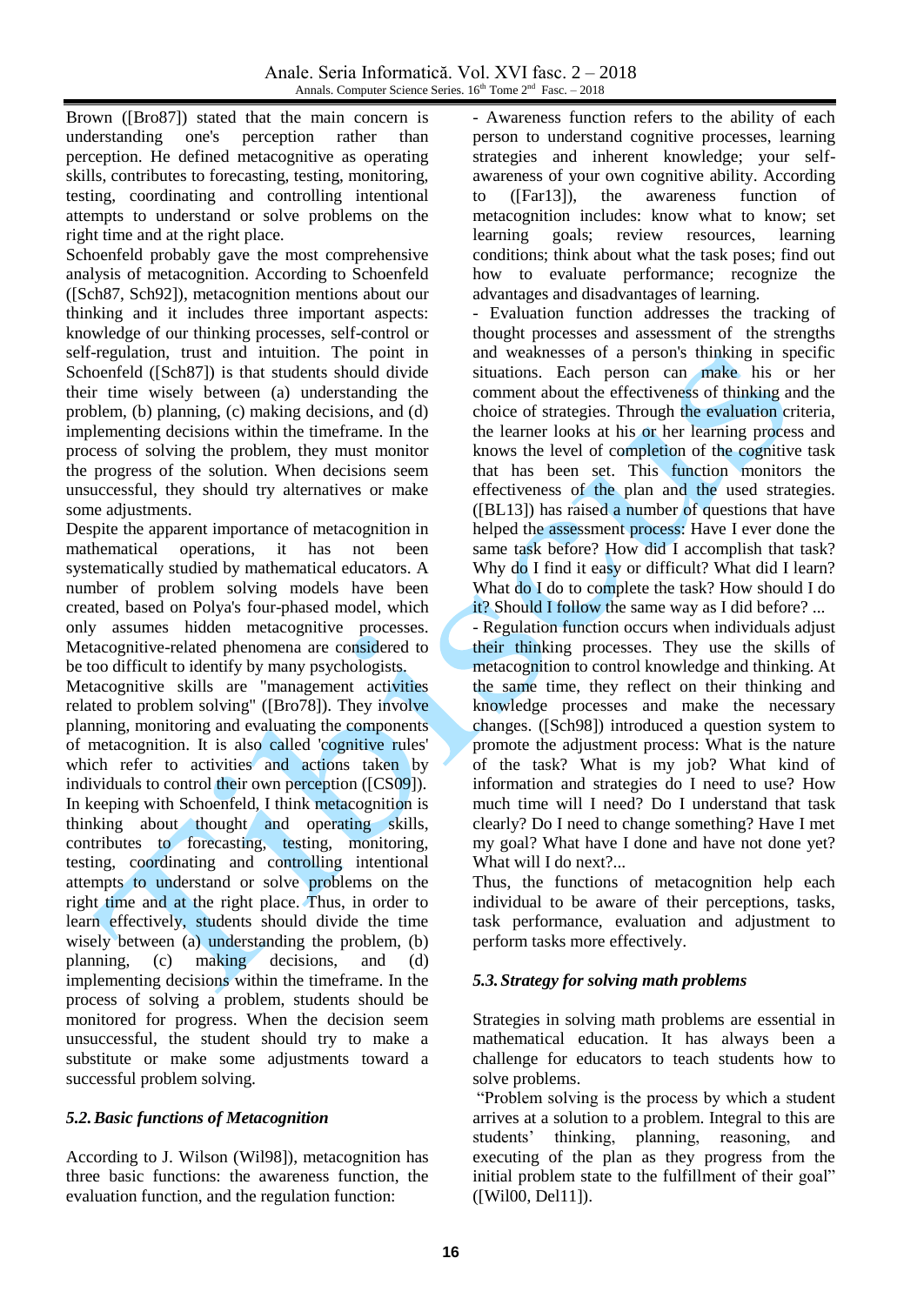In fact, every student has the opportunity to apply knowledge to the realities of life. Lesh ([LZ07]) states that problem solving is a task, an activity that leads to a specific goal and becomes an exercise when the instructor applies an effective way of thinking into a particular situation. Therefore, thinking in an effective (methodical) way requires the instructor to have the skills to express the problem in mathematical language. Usually in sequence: express, try again, review results from different directions.

According to Erbas & Okur ([EO12]), "Problem solving is not just a mathematical approach, but also an important part of math learning where students gain deeper understanding of mathematic concepts by analyzing and synthesizing their knowledge" ([\*\*\*00, \*\*\*03, Pol73]). This implies that students should learn to adjust their knowledge to become successful learners. And junior and high school standards call on students to apply mathematical thinking to real problems and challenges. For students mathematical understanding and procedural skills are equally important, and both can be assessed using mathematical formulas.

Understanding and procedural skills are what includes metacognition. Polya emphasizes that effective problem-solving consists of four major phases: problem understanding, planning, implementing, and reviewing ([Pol73]). According to Erbas and Okur ([EO12]), "successful students use meta-verification to make sure they have found the problem". Passing this step seems to be a typical behavior of many students although each problemsolving or modeling framework emphasizes the importance of problem understanding. Although students have difficulty in each stage of the problem solving process, they were able to use metacognitive skills to detect errors or missing parts of the process and adapt independently to make the necessary changes" ([EO12]).

From the point of view of problem solving in mathematics, I think that solving problems in mathematics is the process of finding a solution to a problem when the method is not known to a problem solver. Then, the problem solver must use strategic skills to select the appropriate techniques for a solution.

Polya ([Pol73]) proposed the following four problem-solving stages:

- 1. Understanding the Problem: Includes reading and clarifying a problem to identify the unknown, and the purpose of the problem.
- 2. Draft a plan: This phase is the selection of a strategy and a plan for a solution to the problem.
- 3. Implementing: Once the problem solver has a plan, the problem solver will implement this plan in a solution.

Revision: When the solution is ready, the problem solver needs to check the suitability of the solution to this problem.

However, when solving problems people will find that solving a problem is not just a simple top-down process of the above four stages.

In practice many stages can be performed at the same time, when done, each new discovery tends to add or change the overall plan.

The problem is often not fully understood until the problem solver has tried and failed to come up with a solution with different strategies. It is a series of strides and obstacles between four stages. Fernandez, Hadaway and Wilson ([HFW94]) provided a problem-solving paradigm, including managerial processes which are called metacognition by other educators such as Schoenfeld and Flavell. This number indicates that solving problem does not depend much on the problem solver's experience. Clockwise and counterclockwise of the process indicates that the problem solving process can be top down or bottom up with reference to Pólya's model. Management processes or metacognition will also activate the resolution.

### *5.4.Some examples use metacognition in solving math problems in secondary schools*

*Example 1.* Say you have this problem: A farm contains horses and chickens. **30** heads and **100** legs. How many chickens are there?

Here's how to solve any of this type quickly:

*Solution 1.*

Trial with a total of 30 heads:

+ 1 horse and 29 chickens, so the total number of legs is 62 feet (not satisfied).

+ 2 horses and 28 chickens, so the total number of legs is 64 feet (not satisfied).

… + 20 horses and 10 chickens, the total number of legs is 100 feet (satisfactory).

+ 21 horse (not satisfied).

Conclusion: 20 horses, 10 chickens.

*Solution 2.*

 $30\times2 = 60$ . - Multiply number of heads by 2 (two legs per head for chickens).

 $100 - 60 = 40$ . - Subtract legs gotten from part one from total legs.

 $40/2 = 20$ . - Divide part two by two (difference of legs between chickens and horses)

 $30 - 20 = 10$ . Subtract part three from number of heads for answer.

Answer is 10.

*Solution 3.*

Even easier: Use algebraic formula: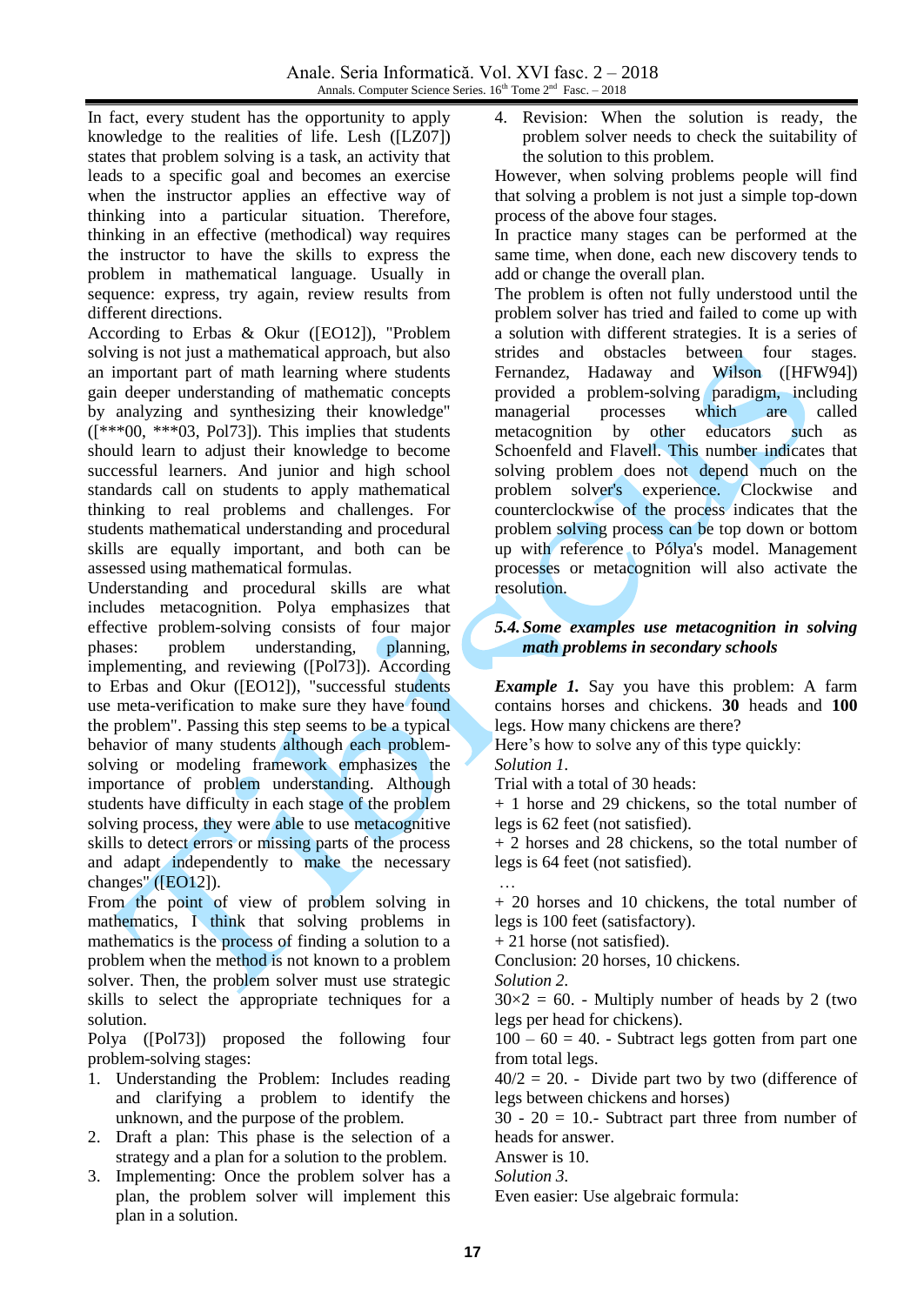(Animal Type  $1: X$ <sup>\*</sup>(Number of Legs on that type) + (Animal Type  $2:Y)^*(Number of Legs on that type) =$ Total number of legs i.e.:  $X^*4 + Y^*2 = # \text{Leg} s$ Also:  $X+Y = \text{Heads}$ 

Riddle Total legs 100, Total Heads 30, Horses (X) & Chickens (Y)

Known true values:  $X^*4 + Y^*2 = 100$ ,  $X+Y = 30$ 

Divide he equation  $4X + 2Y = 100$  by 2 on both  $sides = 2X + Y = 50$ 

If  $X+Y = 30$ , and  $2X+Y = 50$ , then X must = 20 (subtract  $X+Y$  from one side and 30 from the other) 20 horses 10 chickens  $= 100$  legs 30 heads

This formula works regardless of how many 'legs' the creature type has. Just plug in the appropriate value in the original equation to match the new criteria.

*Example 2.* 120 litres of vine are stored in 141 bottles. Some of them have volume of 1 litre, the other have volume of 0.7 litre. How many of each bottles were used?

*Solution.*

Let  $x$  be the number of bottles of 1 liter;  $y$  is the number of bottles of 0.7 liters.

Then  $x+y=141$  should infer  $y = 141-x$ 

 $120 = x.1+y.(0.7)$ 

Or  $120 = x + (141 - x)$ . (0.7), we get  $x = 71$  and  $y =$ 70.

#### **6. FINDINGS**

I conducted tests in 10 secondary schools and took randomly 350 students representing these 10 schools. I proposed the above two issues and let students participate in problem solving. After 45 minutes, I allowed the students to fill in their thoughts in the process of solving the problem. The composite showed that 84.85% understood the problem, identified the unknown, and what was the purpose of the problem. However, the percentage of students who can make a problem-solving plan is not high, accounting for 61.14% of the students who have chosen the strategy and have a plan to address the problem. 60% of students would solve the problem following a plan, with the solution put forward. Most notably, only 25.14% of the students reviewed the activities in the problem solving process and made adjustments in the resolution process, and these students succeeded in addressing the task.

I picked out two students and continued to test, solving the second problem mentioned above.

Case I: Do Le Son is one of the students with weak mathematical abilities. Figure 2 below shows the timeline diagram of Do Le Son working on solving the problem in the first example. Do Le Son went down from the top in four stages of problem solving proposed by Polya ([Pol73]). He spent less time

clarifying this issue before choosing the wrong strategy and implementing it with a solution. He never went back to clarify the problem and thought of an alternative strategy to solve the problem. In other words, there is no sign of metacognitive skills or transformation of the problem solving phase of Do Le Son in the whole problem-solving process. With the lack of basic mathematical skills necessary for successful problem solving, Do Son has never had a adequate solution.

Note: Understand (U); Devise a plan (Dp); Carry out the plan (Cp); Look back (Lb)

$$
U \rightarrow Dp \rightarrow Cp \rightarrow Lb
$$

#### **Figure 1: Diagram of Do Le Son working on solving the problem**

Case II: Le Anh Tuan is considered one of the best students in mathematics from one of the participating schools. Figure 2 below shows Le Anh Tuan's timeline diagram working on the same problem in the first example as Do Le Son. Le Anh Tuan has gone through all four stages of problem solving. After spending a lot of time reading and understanding, he started planning for a solution. Le Anh Tuan stepped back and went back to the four stages of problem solving whenever he felt he did not fully understand the problem, the strategy was chosen incorrectly or the sentence was not correct, or he did not believe with his solution. In other words, Le Anh Tuan used some metacognitive skills by constantly monitoring his actions while planning a solution, implementing his plan, and checking his solution. That is the process of positive thinking that leads to his right solution.



Or  $U \rightarrow Dp \rightarrow Cp \rightarrow Lb \rightarrow Dp \rightarrow Cp \rightarrow Lb$ **Figure 2: Diagram of Le Anh Tuan working on solving the problem**

#### **Discussion:**

Recognizing that, no matter how students were not excited, the results of the analysis of the factors indicate that they used the four stages of problem solving proposed by Polya ([Pol73]). However, problem-solving skills are not enough for students to succeed in solving math problems. There are three main factors that cause failure in obtaining a solution by Do Le Son, which coincides with Schoenfeld's proposal ([Sch85]):

Do Le Son committed to a wrong approach. He never questioned his accomplishments in solving the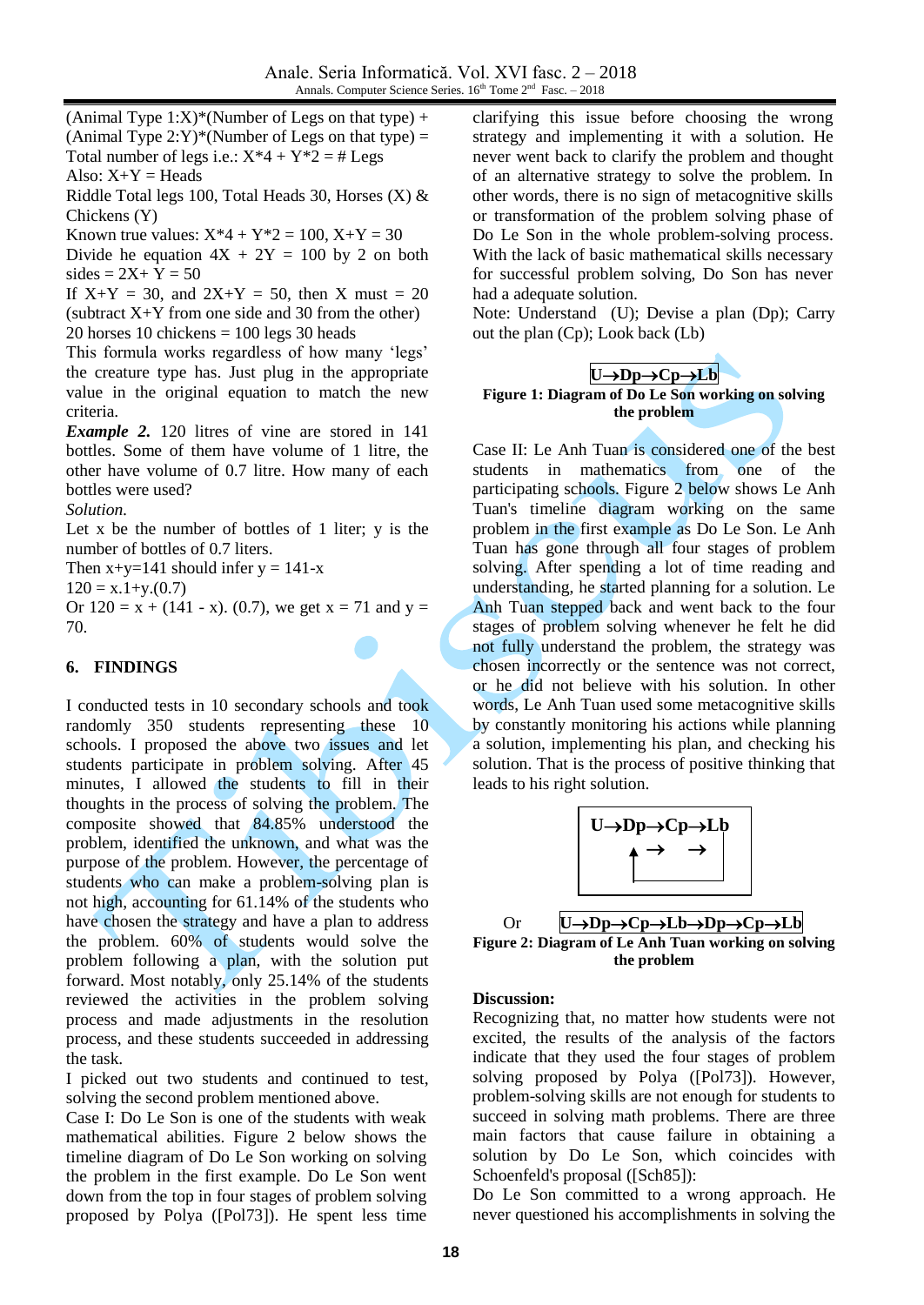problem. Alternative approaches have never been proposed.

Do Le Son embarked on his strategy with the wrong mathematical skills for a solution that he was not sure and did not bother about right or wrong.

The case of Le Anh Tuan illustrates the importance of metacognition in bringing success in solving mathematical problems. This finding is consistent with Schoenfeld's conclusion ([Sch85]) that a problem solver is constantly questioning his achievement. By taking careful steps such as chasing the lead and abandoning the idea, reviewing the unsuccessful solution, he or she will solve the problem successfully.

### **7. CONCLUSIONS**

The student's metacognitive abilities can thrive in an environment where thought processes are really an important part of teaching and communicating. To create such an environment, teachers and students must develop a language of thought and use it continuously. In addition, teachers should use innovative strategies such as writing review reports, collaborative learning to enhance and develop students' own thinking skills as well as direct students' own thinking. This study firstly asserts that students with good metacognitive skills will solve the math problems better, promoting the progress of each student themselves.

### **REFERENCES**

- [Bah11] **Bahmaei F.** *Mathematical modelling in primary school, advantages and challenges*, Journal of Mathematical Modelling and Application, 2011, Vol. 1, No. 9, 2011.
- [Bai98] **Baird J. R.** *A View of Quality in Teaching*. Fraser, Benny and Kenneth Tobin (Eds.), Instructional Handbook of Science Education, Vol 2. Dordrecht: Kluwer Academic Publishers, 1998.
- [Bro78] **Brown A. L.** *Knowing when, where and how to remember: A problem of metacognition*. In R. Glaser (Ed.), Advances in Instructional Psychology (Vol. 1). Hillsdale, NJ: Lawrence Erlbaum Associates, 1978.
- [BL13] **Brincka I., Liljenfors R.** *The Developmental Origin of Metacognition*. Infant and Child Development. Child Dev. 22:85–101, 2013.
- [BS15] **Barbacena L. B., Sy N. S.** *Metacognitive Model in Mathematical Problem Solving*. Intersection, Vol. 12 (1), 2015.
- [CS09] **Cooper M. M., Sandi-Urena S.** *Design and validation of an instrument to assess metacognitive skillfulness in chemistry problem solving*. Journal of Chemical Education, 86(2), 240-245, 2009.
- [Del11] **Delvecchio F.** *Students' Use Of Metacognitive Skills While Problem Solving In High School Chemistry*. Kingston, Ontario, Canada, 2011.
- [EO12] **Erbas A., Okur S.** *Researching students' strategies, episodes, and metacognitions in mathematical problem solving*. Quality & Quantity, Volume 46, Issue 1, pages 89-102, 2012.
- [Far13] **McFarland M. G.** *Increasing the metacognitive awareness of high school students*. Texas Tech University, Michael G. McFarland, 2013.

[Fla76] **Flavell J. H.** - *Metacognitive aspects of problem solving*. In L. B. Resnick (Ed.), The Nature of Intelligence. Hillsdale NJ: Lawrence Erlbaum Associates, 1976.

- [FHW94] **Fernandez M. L., Hadaway N., Wilson J. W.** - *Problem solving: Managing it all*. The Mathematics Teacher, Vol. 87, No. 3, pp. 195 – 199, 1994.
- [Gla95] **von Glasersfeld E.** *Radical Constructivism: A Way of Knowing and Learning*. London: Falmer Press, 1995.
- [LD03] **Lesh R., Doerr H. M.** *Beyond Constructivism, Models and Modeling Perspectives on Mathematics Problem Solving*, Learning and Teaching. ZDM Vol. 35 (6), pp. 325-328, 2003.
- [LZ07] **Lesh R., Zawojewski J. S.** *Problem solving and modeling*. In F. Lester (Ed.), The handbook of research on mathematics teaching and learning (2nd ed.). Reston, VA: National Council of Teachers of Mathematics; Charlotte, NC: Information Age Publishing, 2007.